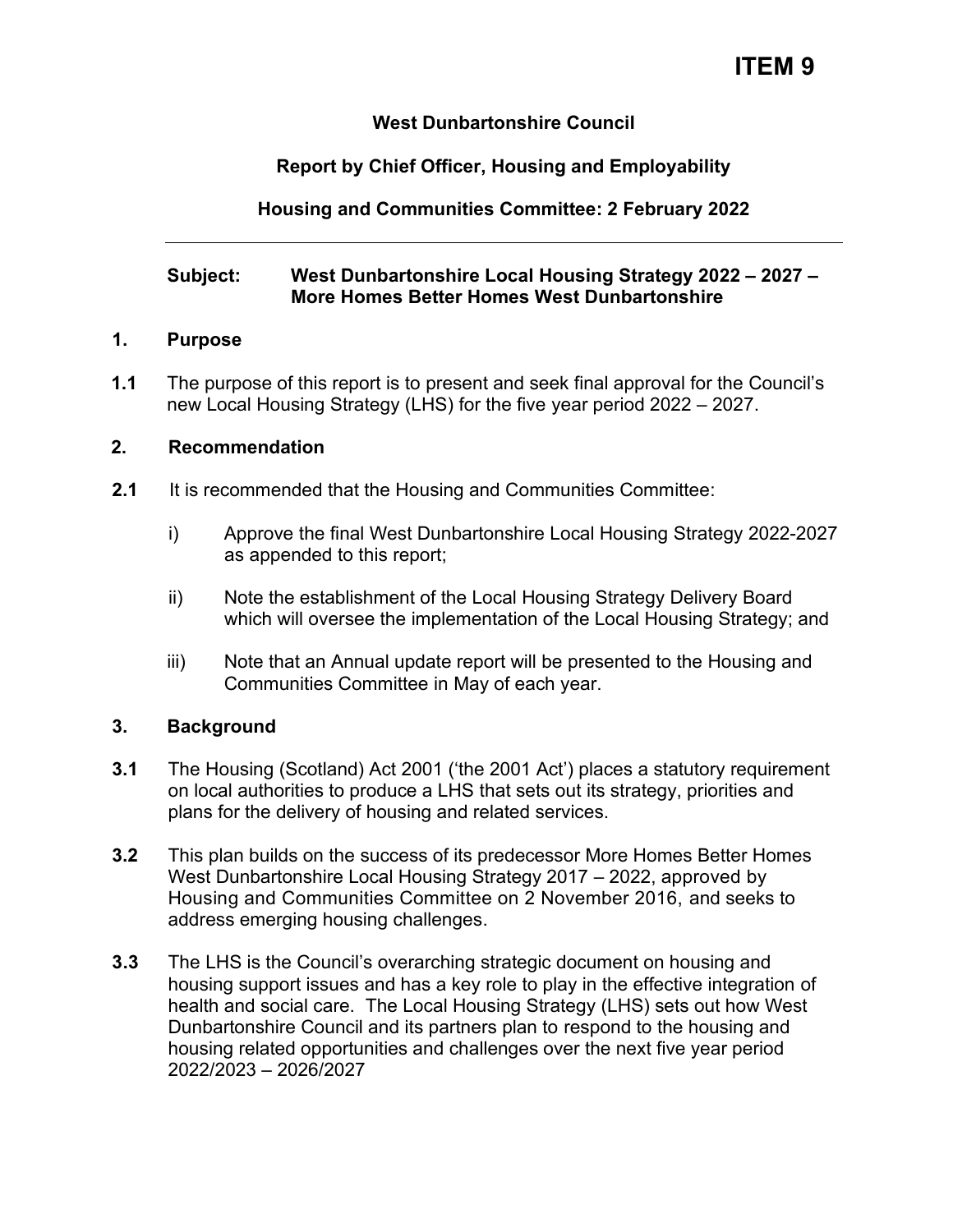- **3.4** It demonstrates the local authority's strategic approach to dealing with key housing related issues such as:
	- Delivering high quality housing and housing related services across all tenures
	- Setting out its contribution to the effective integration of health and social care
	- Showing how the LHS is supporting the Scottish Government National Outcomes and Targets, whilst reflecting the needs and priorities of the local authority area.
- **3.5** The Scottish Government also requires local authorities to submit a biennial Strategic Housing Investment Plan (SHIP) indicating how investment in affordable housing will be directed over the five year period with a view to achieving the LHS outcomes.
- **3.6** Increasing the supply of new housing is a high profile national priority. The Council welcomed the Scottish Government's 50,000 new affordable homes target by 2021 under the More Homes Scotland banner and supports the continuation of the social house building programme which sets a target of 110,000 new homes, 70% of which will be affordable, across Scotland by 2032. The annual Strategic Housing Investment Plan (SHIP) links to the LHS and details the new affordable housing priorities in West Dunbartonshire.

#### **4. Main Issues**

#### **4.1** Strategic Policy Framework

**4.1.1** The Local Housing Strategy is set within, and contributes to, a wider strategic policy framework at both a local and national level. The LHS sets out the Strategic Policy Framework, both locally and nationally, and outlines the contribution it will make to the delivery of key strategies, in particular the following:

#### Housing to 2040

Housing to 2040 sets out the Scottish Government's ambition for everyone to have a safe, good quality and affordable home that meets their needs in the place they want to be. It is the overarching policy paper on Housing and related issues.

West Dunbartonshire Council Strategic Plan 2017 – 2022 The WDC Strategic Plan sets out the vision and direction for Council services over a five year period and details priorities and outcomes. The plan is accompanied by a scorecard showing progress made on the priorities.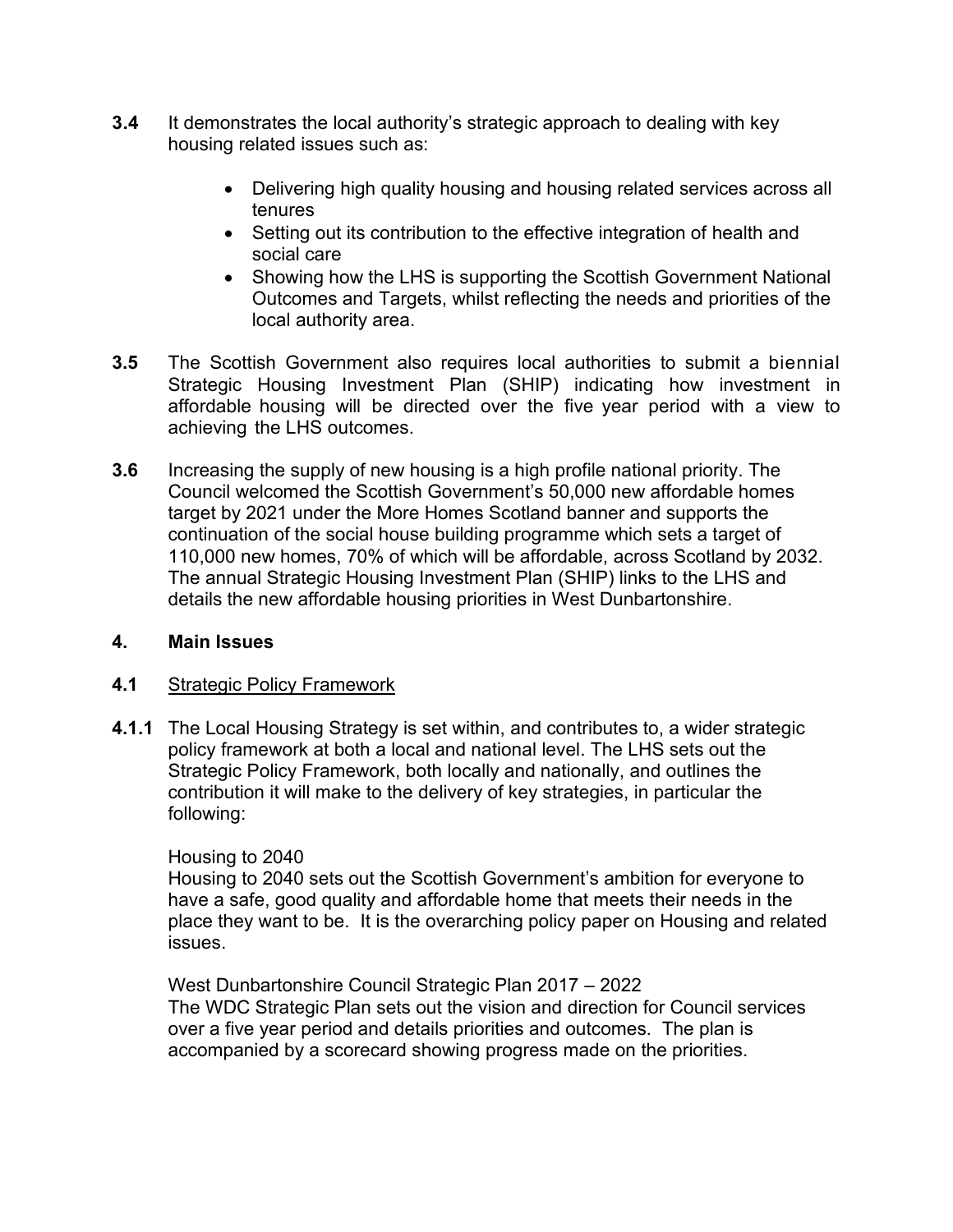West Dunbartonshire Health and Social Care Partnership Strategic Plan 2019 – 2022

This plan outlines the vision for the delivery of integrated health and social care services across West Dunbartonshire.

West Dunbartonshire Equalities Mainstreaming and Outcomes Report 2021 - 25 This report sets out how West Dunbartonshire Council will fulfil its obligations under the general duty as defined in the Equalities Act 2010. It contains details of Equality Outcomes and performance indicators showing what progress has been made

A Fairer Scotland for Disabled People Delivery Plan (2016 – 2021) The aim of this plan is to remove the barriers that isolate, exclude and so disable the individual and instead promote an independent living model in which all disabled people are able and supported to live their lives with freedom, choice, control and dignity, participating equally alongside other citizens in their families, communities, workplaces and wider society.

Race Equality Framework and Action Plan (2016 -2030) The Scottish Government is determined to show leadership in advancing race equality, tackling racism and addressing the barriers that prevent people from minority ethnic communities from realising their potential.

Getting It Right for Every Child (GIRFEC)

GIRFEC is the Scottish Government's policy supporting families by making sure children and young people can receive the right help, at the right time, from the right people.

Tackling Child Poverty Action Plan (2018 – 2022) This plan details the measures being taken to eradicate child poverty in Scotland through partnership working. Housing has a vital role to play in its delivery.

Health Inequalities Reform Programme 2018

To improve Scotland's health and wellbeing we need to work together to shift our focus towards preventing ill health, reducing inequalities and working more effectively in partnership.

The Scottish Government's Autism Strategy 2011 Autism is a national priority.

Good Mental Health for All – NHS Scotland 2016 'Good Mental Health for All' is an initiative developed by Public Health Scotland and endorsed by the Scottish Government and the Convention of Scottish Local Authorities which sets out a vision to improve mental health and wellbeing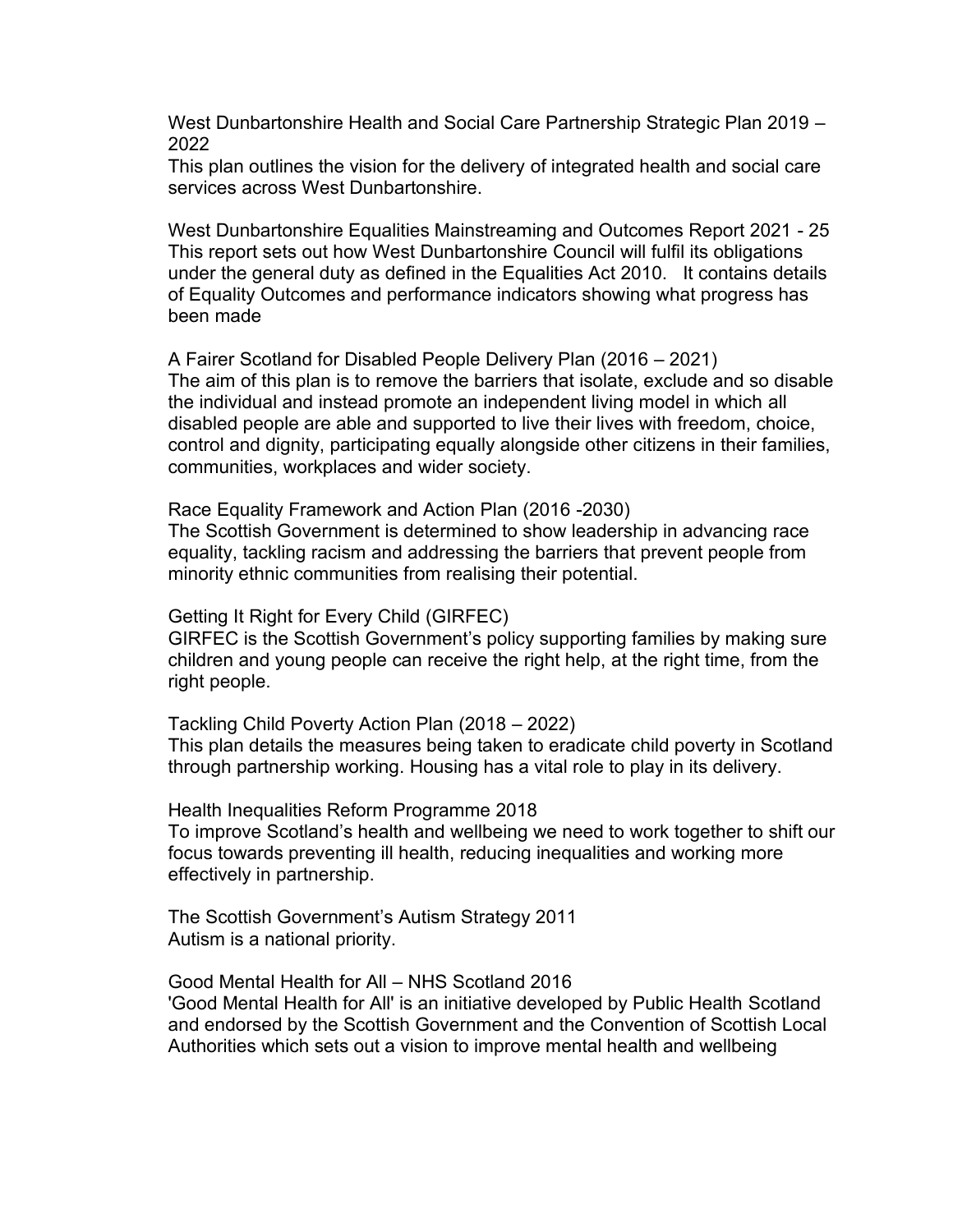## **4.2** The Consultation Process

- **4.2.1** Local authorities have a statutory duty to involve, consult and engage with as wide a range of their residents as possible. The Housing (Scotland) Act 2001 requires local authorities to consult on the preparation of their LHS.
- **4.2.2** The Covid-19 pandemic inevitably impacted on our consultation process and required that we carried out the exercise in new ways. For example in person meetings were replaced by virtual ones and instead of running two surveys we decided to run a single, more detailed survey reflecting the more online nature of consultation.
- **4.2.3** The consultation process included:
	- An invitation to comment to all relevant organisations on the Council's corporate Community Group Distribution List, together with an offer to speak directly to the group
	- Two consultative sessions with the West Dunbartonshire Tenants and Residents Organisation
	- Presentations were made to the West Dunbartonshire Strategic Housing Providers Forum which brings together all the RSLs operating locally
	- The draft LHS was shared with neighbouring Local Authorities through the umbrella Glasgow City Region Housing Market Partnership
	- A range of social media outlets including the Council's website, twitter and Facebook
	- Local press, the Council's *Housing News* quarterly periodical, library and other noticeboard outlets.
- **4.2.4** A series of eight thematic workshop consultation events were held in August 2021 followed by a special meeting of the Housing Solutions Partnership. These generated good discussion constructive feedback on the consultative draft LHS
- **4.2.5** A very successful online survey was carried out which resulted in 130 returns. A report on the consultation exercise has been posted on the Council's LHS web pages.
- **4.3** Five Key Themes
- **4.3.1** The LHS 2022 2027 is organised under 5 key themes:
	- Housing need and demand
	- Promoting quality homes
	- Homelessness and housing options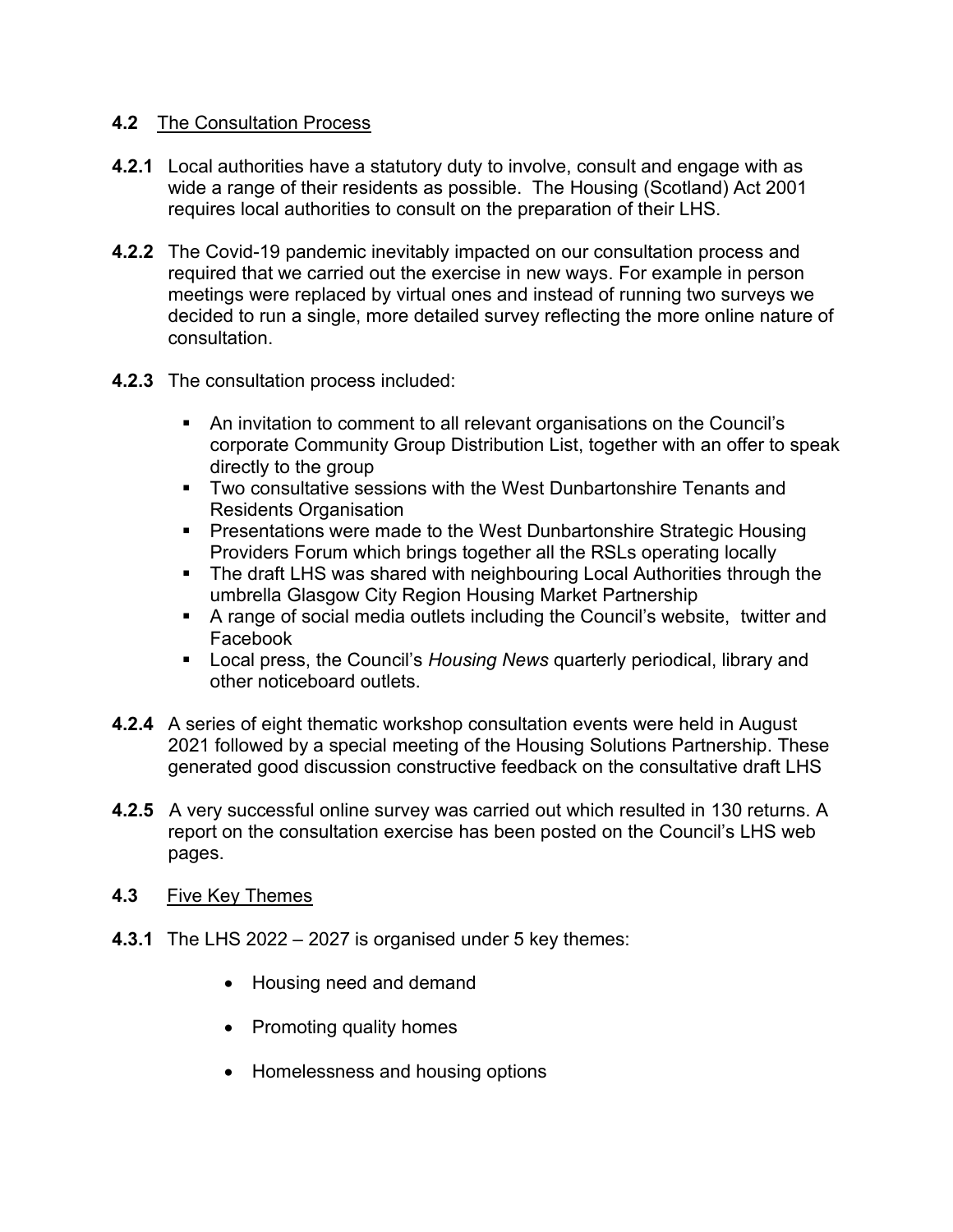- Place and community
- Supported, Specialist and Particular Needs housing.
- **4.3.2** The LHS details the issues around each of the five key themes. Each section concludes with a series of key actions for inclusion in the performance management Action Plan, which is appended to the LHS.

#### **4.4. Main Issues by Key Theme**

#### **4.4.1** Housing Need and Demand

This chapter focuses on issues around population and household projections and what these mean for housing and future supply in West Dunbartonshire. The main points include:

- i) The projected housing need and demand for West Dunbartonshire over the next five years as set out in the Housing Needs and Demand Assessment (HNDA). The HNDA is the tool we use to define the housing supply base for the Local Housing Strategy and the Housing Land Allocation for the strategic and local development plans. It provides estimates of the amount, and likely tenure, of additional housing required to meet existing and future demand. The HNDA analyses the need for social rented housing at a local authority level. Meanwhile, the demand for private sector (owner-occupation and private rented) houses were considered within a framework of housing market areas which reflect the way the private market operates across the eight local authorities within the Glasgow City Region Housing Market Partnership and expressed in its Clydeplan HNDA.
- ii) Conclusions: The Housing Need and Demand Assessment demonstrates both a clear need and demand for housing in West Dunbartonshire. Demographics play an important part in these trends and this was supported by our survey responses and HIIA findings which show that young and older people, along with single adult households have particular challenges accessing housing which meets their needs and is affordable.

#### **4.4.2** Promoting Quality Homes

This chapter focuses on the physical quality of the properties in West Dunbartonshire, across all tenures, and issues such as energy efficiency and fuel poverty. Key points include:

i) This chapter provides detailed information of the nature of the housing stock composition across West Dunbartonshire and on its condition and energy efficiency.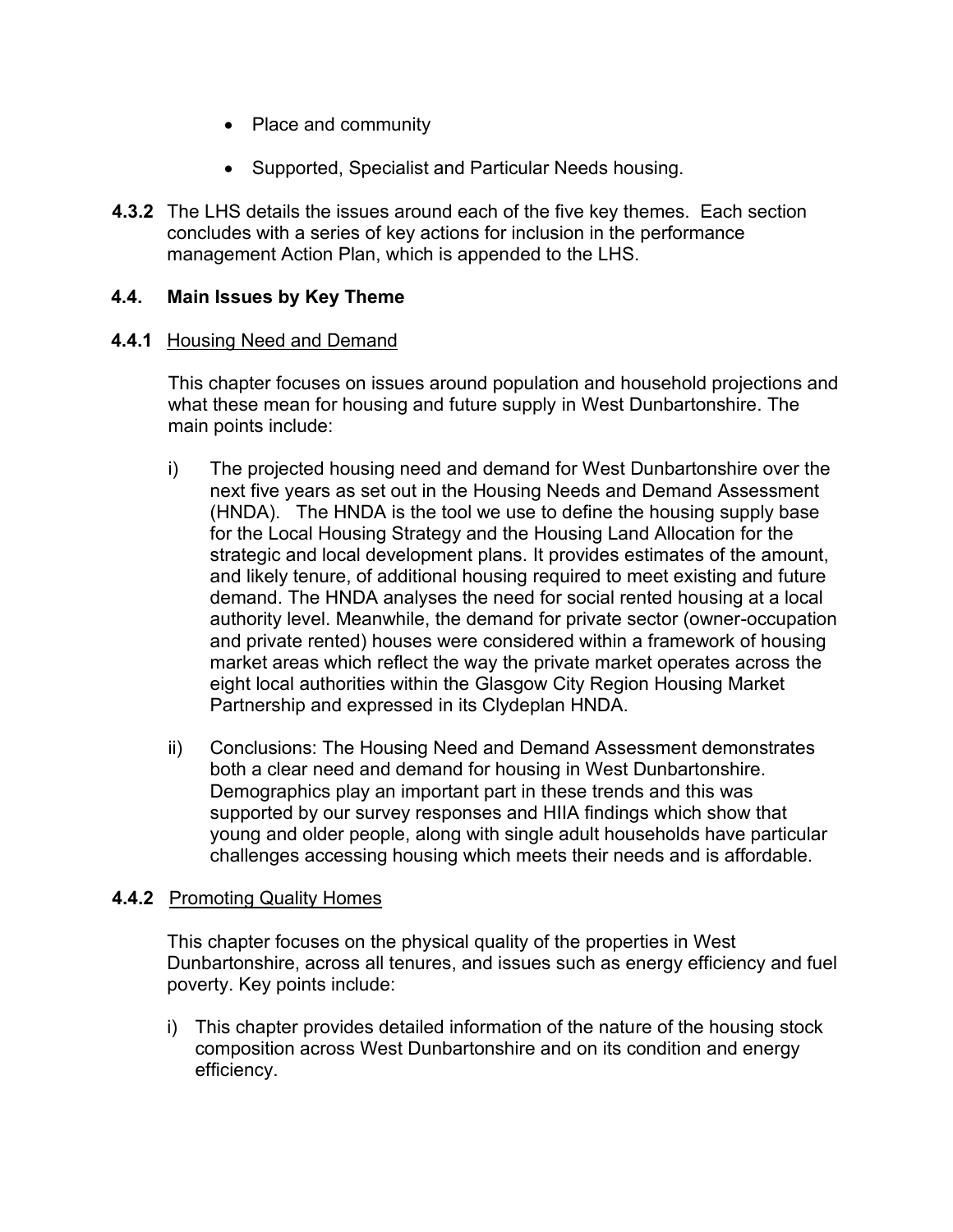ii) Conclusions: Quality homes are the foundation of many of our ambitions including reducing our impact on the environment, reducing fuel poverty and supporting the health and wellbeing of our residents. Achieving these goals will require effort, not only from ourselves, but also our strategic partners, home owners and private landlords. In order to help everyone contribute towards these ambitions, education is important. Our survey identified that 70% of people did not know that we offered an energy advice service. Therefore we will look to promote the energy advice service to our residents and enable the energy advice officer to link in with colleagues in housing operations and Working4U to ensure that households are helped to increase their incomes.

#### **4.4.3** Homelessness and housing options

Tackling homelessness has been a focus of Scottish Government policy. While significant measures have been taken to address issues around homelessness, there is an ambition to do more to ensure that people experiencing homelessness can access the accommodation and support they need. This ambition focuses on preventing homelessness in the first place and then preventing it from recurring through the provision of supportive pathways. Key points include:

- i) Homelessness remains a serious issue in West Dunbartonshire, especially among young people aged 16-24, and details our response particularly through a Rapid Rehousing Approach.
- ii) Conclusions: Prevention of homelessness has, and will continue to be, our focus. We have already put in place a number of policies and pathways to support people and households at risk of homelessness to understand their housing options. We understand that as the HASARG recommendations come into place other public sector bodies such as education and health services will have a responsibility to prevent homelessness. We know that making the right information available including on tenant rights can be crucial in preventing homelessness and averting crisis. Therefore, as more information about the Prevent duty is available we will work with our partners to develop a joint approach to helping them fulfil this duty. We already have a good working relationship with a number of partners and this action will build on those relationships.

# **4.4.4** Place and Community

Our places, our towns, and communities are where many of the ambitions of this strategy intersect. The physical buildings, which provide us with homes, sit within and help create places and therefore we must work to make these places the best that they can be. This section considers our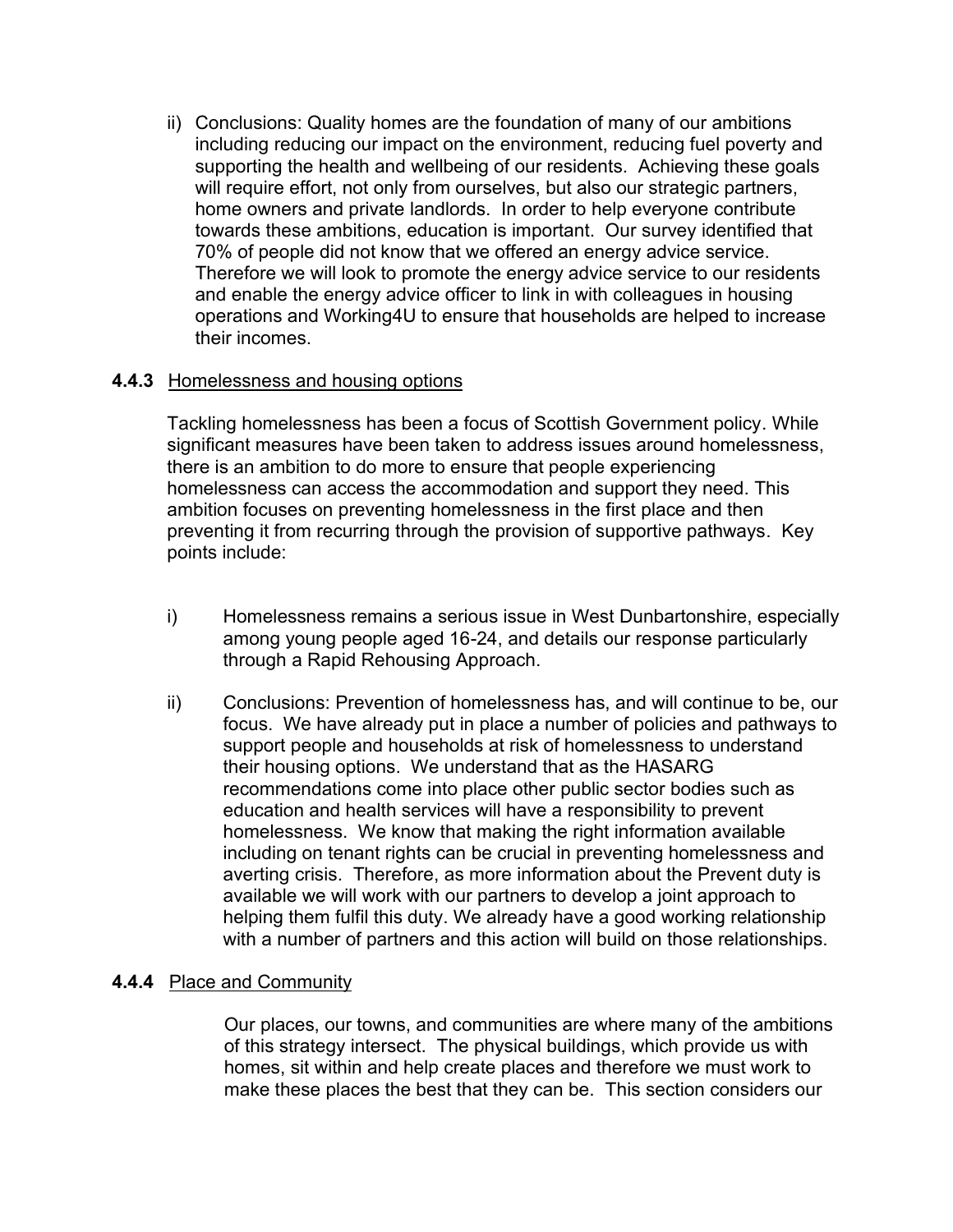contribution to creating high-quality places which are safe, vibrant, and community-focused and are home to people who are healthier and happier. Such communities will encourage people to take fewer car journeys and instead travel safely and pleasantly by foot, bike or public transport, bringing individual health and wider sustainability benefits.

Key points include:

- i) Placemaking is a public health priority for the Scottish Government. Highquality places and design is also a priority for the Council and our Local Development Plan 2 sets out how we will promote such initiatives, including through 20-Minute Neighbourhoods. This section outlines housing's contribution to delivering on these ambitions.
- ii) In preparing the LHS, housing regeneration areas were designated where a degree of prioritisation would be given to projects in specific areas, linked to wider social and economic outcomes. The new LHS proposes that for the period of the plan, the following areas will be considered as housing regeneration areas:
	- Haldane, Balloch
	- Bonhill, Alexandria
	- Bellsmyre, Dumbarton
	- Brucehill, Dumbarton
	- Westcliff, Dumbarton
	- Castlehill, Dumbarton
	- Mountblow, Clydebank
	- Dalmuir, Clydebank
	- Drumry, Clydebank
	- Faifley, Clydebank
	- Clydebank East, Clydebank.
- iii) Conclusions: Places and communities are vitally important to both our resident's health and well-being and our ambitions to reduce our impact on the environment. Indeed, our survey findings suggest strong support for the idea of 20 minute neighbourhoods and the opportunity they present to improve our places. However, housing is only one part of our places and we do not have control over every element of our places but we will endeavour to work with colleagues in other teams for example roads and their active travel strategy ensuring that our homes contribute the best they can. We will commit to carrying out at least one 20 minute neighbourhood review per year with our colleagues and communities where appropriate.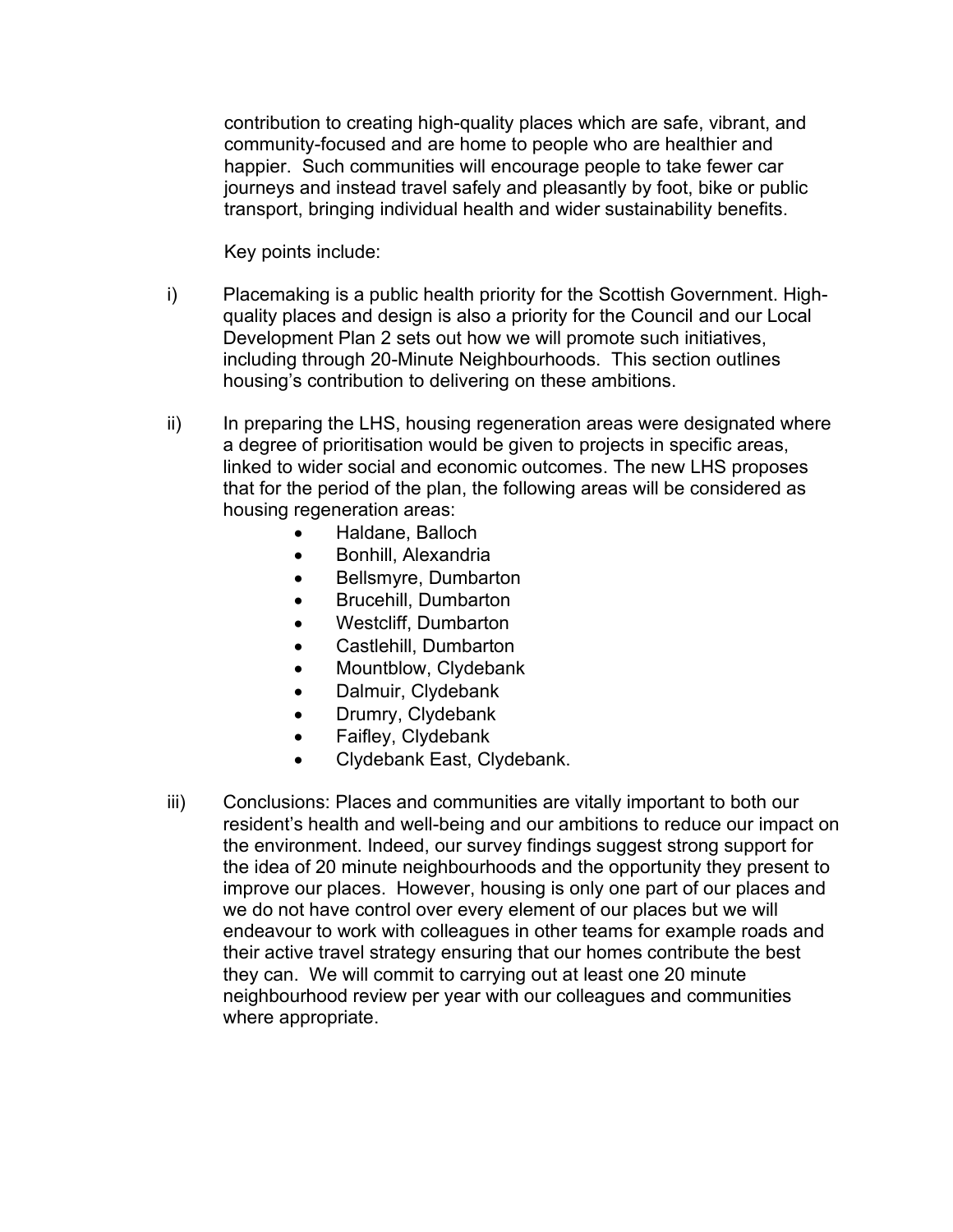## **4.4.5** Supported, Specialist and Particular Needs Housing

- i) Housing has an important role to play in health because homes can impact on people's health in a way that few other factors can. Homes are where people spend a significant portion of their time and the links to physical health are clear but homes also invoke feelings of safety and security and therefore have important connections to mental health too.
- ii) Having access to the right housing can deliver positive mental and physical outcomes and this is particularly the case for those who require specialist accommodation, support to live independently or have housing requirements that vary from other groups.
- iv) Conclusions: This chapter sets out how we plan to ensure these groups have access to the housing and support they require. This will require close working across Council services and in particular with our colleagues in the Health and Social Care Partnership (HSCP).

# **4.5 Launch and Monitoring and Evaluation Framework**

- **4.5.1** After approval of the draft strategy by the Housing and Communities Committee on  $3<sup>rd</sup>$  November 2021 it was submitted to the Scottish Government as required. Whilst the Scottish Government have acknowledged receipt and made some initial positive comment, the impact of the increased Scottish Government resilience planning around the pandemic has delayed the intended peer review that was planned for late 2021. It is now anticipated that the peer review will take place in the Summer of 2022 and we currently await confirmation of this. The outcome of the peer review will be discussed at a future meeting of the soon to be established Local Housing Strategy Delivery Group, and will inform a future update report to the Housing and Communities Committee.
- **4.5.2** Outline actions have been drawn up and are incorporated into all five key themes within the Local Housing Strategy and a more detailed Action Plan has been developed to include indicators measuring performance against agreed timescales. It has also been proposed that the Local Housing Strategy steering group be maintained as the Local Housing Strategy Delivery Board and will meet on a quarterly basis and be chaired by the Chief Officer, Housing and Employability to ensure the successful implementation and monitoring of the Local Housing Strategy.
- **4.5.3** Progress on the delivery of the LHS outcomes will also be monitored through:
	- An annual Progress Report to Housing and Communities Committee and Health and Social Care Partnership Board around May of each year;
	- Annual presentation and update to WDTRO (West Dunbartonshire Tenants and Residents Association); and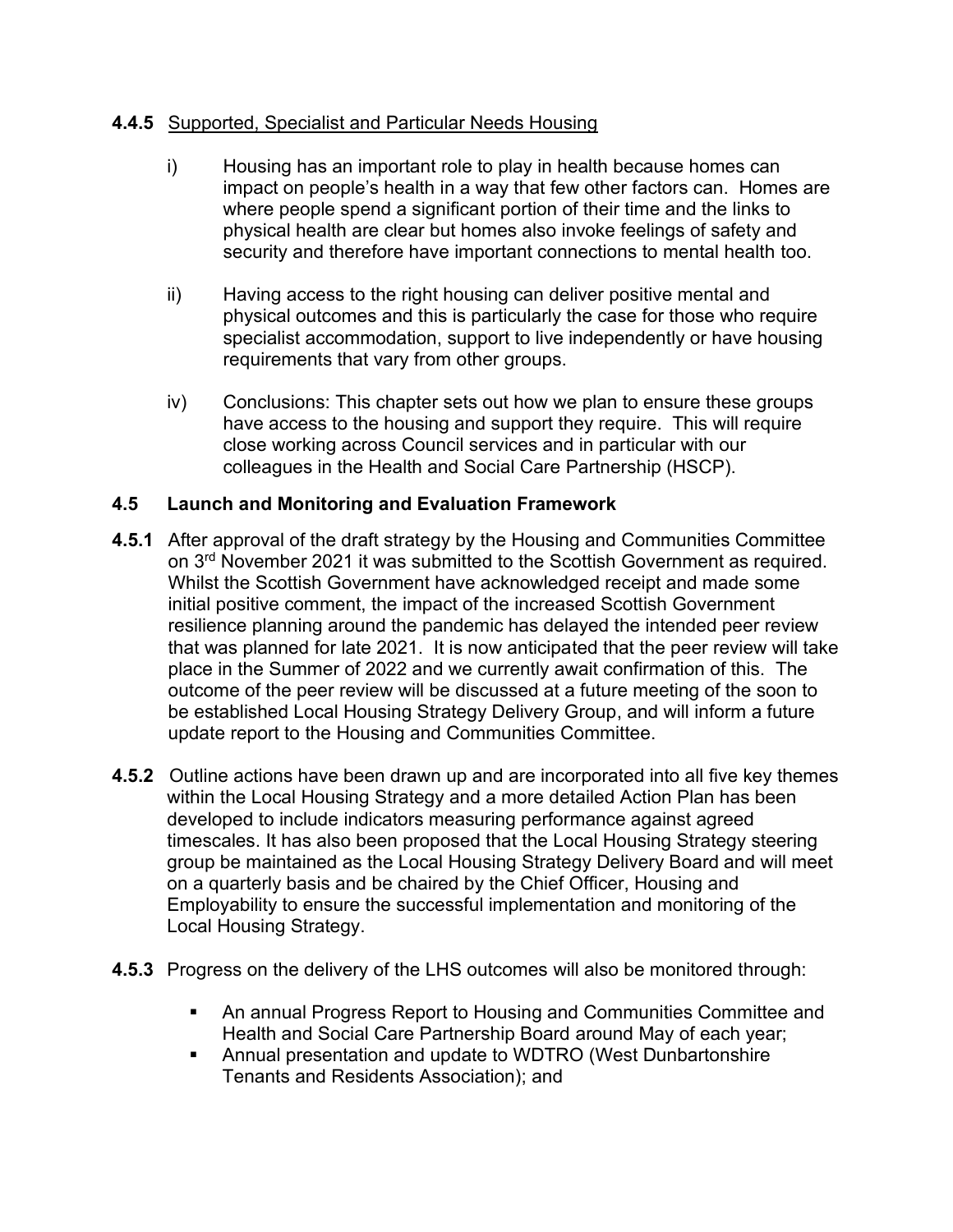- Quarterly progress updates to housing association partners and the Scottish Government at the West Dunbartonshire Strategic Housing Providers Forum.
- **4.5.4** Elements of the LHS form part of the Scottish Social Housing Charter and will be components of the Annual Return of the Charter (ARC) to the Scottish Housing Regulator.
- **4.5.5** The Local Housing Strategy is the overarching strategic document for housing and housing support issues across West Dunbartonshire, it is proposed that following final approval by the Housing and Communities Committee, the strategy is formally launched and the Council's corporate communications team will ensure that this is achieved in the most appropriate way.

## **5. People Implications**

**5.1** There are no people implications associated with this report.

## **6. Financial and Procurement Implications**

**6.1** There are no direct financial implications in relation to this report, although the delivery of the LHS will entail bringing together a number of resource streams from the Council and partner organisations.

#### **7. Risk Analysis**

- **7.1** This strategy has been drawn up in a volatile policy environment and where there continues to economic and political uncertainty, including around Brexit. The strategy will be subject to regular scrutiny and annual review.
- **7.2** The outcomes contained in this strategy will be dependent upon ongoing resource commitments from a wide range of partners in both the public and private sector.

# **8. Equalities Impact Assessment**

**8.1** A series of Health Inequality Impact Assessments were carried out on each of the 5 themes of the Strategy which concluded that its impact would be overwhelmingly positive. A summary report is available as a background report and has been posted on the Council's website as a background paper to the LHS. This also incorporates the Equalities Impact Assessment. The introduction of the Health Inequality Impact Assessments to the development of a LHS is a first across Scotland and as such we anticipate some national interest in such a positive approach.

# **9. Strategic Environmental Assessment (SEA)**